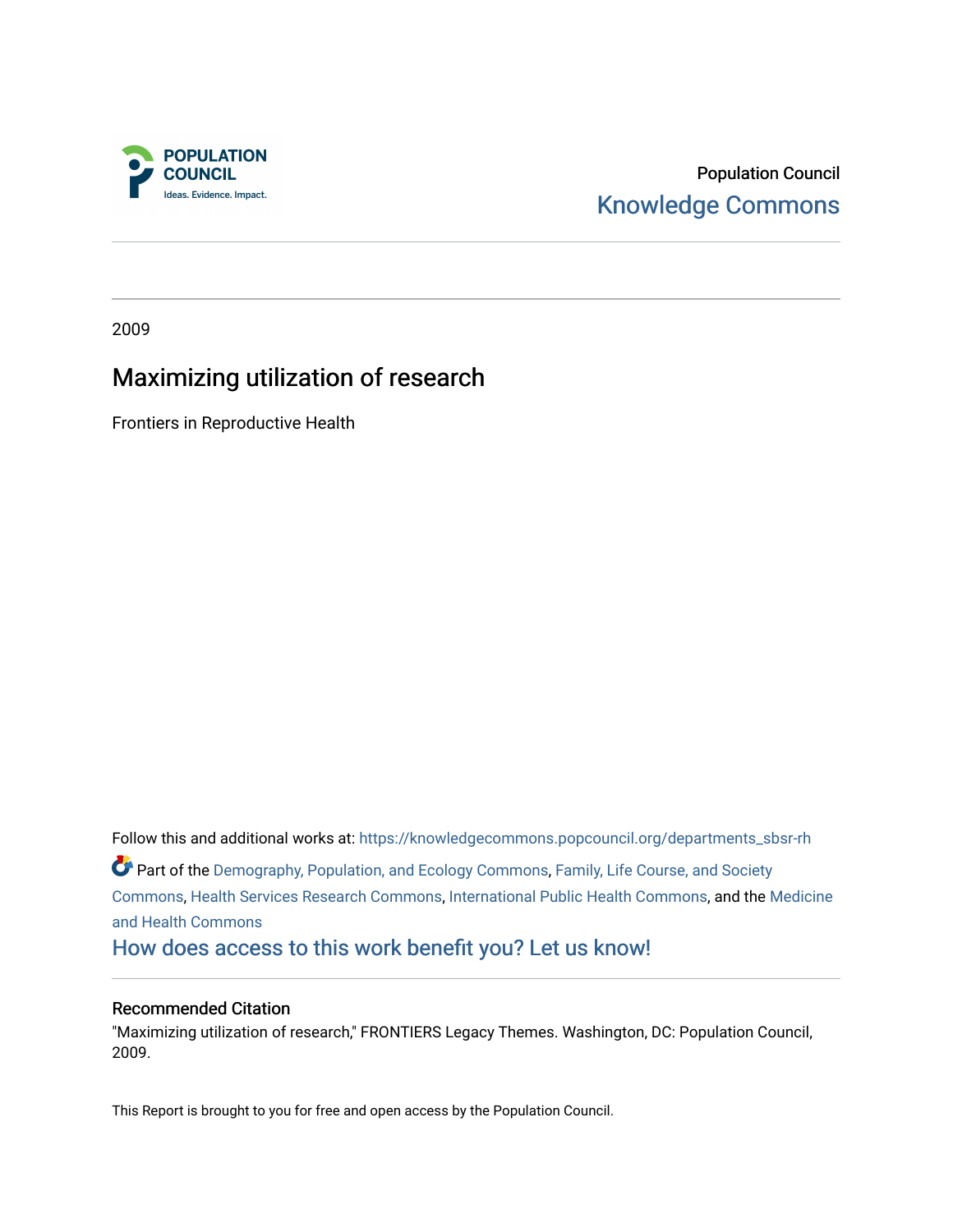# **P** Population Council *Legacy Series:* MAXIMIZING UTILIZATION OF RESEARCH

This paper is part of a series of eight *Legacy Papers* synthesizing major lessons learned through research conducted under the Frontiers in Reproductive Health Program (FRONTIERS).

The full set of *Legacy Papers* includes:

- -- **Capacity Building**
- **-- Family Planning**
- **-- Female Genital Mutilation/Cutting**
- **-- Gender**
- **-- Integration of Services**
- **-- Sustainability of Services**
- **-- Utilization of Research Findings**
- **-- Youth Reproductive Health**

The complete reports referenced in these papers are available online:

**[www.popcouncil.org/frontiers](http://www.popcouncil.org/frontiers)**

Moreover, an OR project may be expected to achieve several types of utilization, depending on project nature, generalizability of findings to other programs and settings, and availability of resources for more than one type of utilization. For example, an intervention proven successful in a district may first become *institutionalized* within that district's health program and then *scaled up* to other districts in the same province and to other provinces. If appropriate, it may also be *replicated* in another country.

Operations research (OR) can only be judged only as successful if results are utilized for making decisions to strengthen RH/FP policies and service delivery. How can this best be achieved? How can both process and impact of OR be measured? Drawing from 10 years of FRONTIERS OR experience, a number of key principles for promoting research utilization, illustrated with documented examples, are presented here.

One important first step is clarifying terms used, almost interchangeably, in research utilization, as it incorporates a range of ways in which research can be used for making decisions to strengthen RH/FP policies and programs. (Concepts underlying terms used are defined in Box 1.) Achieving, and measuring, utilization of research depends in part on what type(s) of utilization is envisioned, and so it is critical the specific type needs to be considered and specified before research begins.

#### **Box 1. Clarifying Research Utilization Language**

*Research utilization:* making decisions concerning policy, advocacy and resource allocation, planning and management, and program systems development and strengthening, using information generated from research.

*Institutionalization:* incorporation of a practice or intervention proven to be effective (sometimes termed a 'best practice') within the routine activities of a facility, program or organization.

*Replication*: introduction of a proven intervention or practice into another setting; this may be another program or another country.

*Scale-up*: extension of an intervention or proven practice beyond the original project site.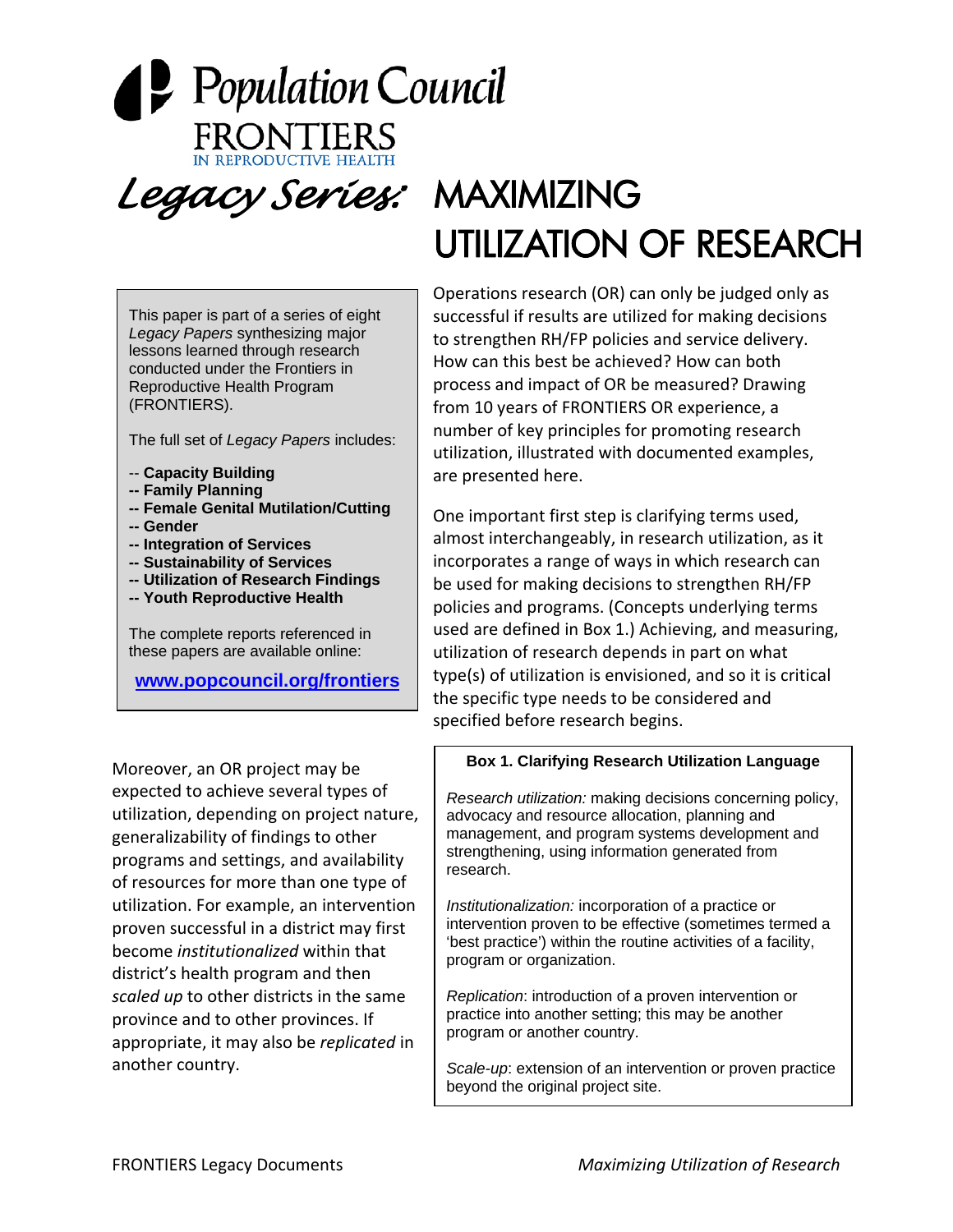Most of the principles described below are relevant whether research concerns introduction of a new or improved RH/FP technology to a country or program (such as emergency contraception), or of a new / revised service delivery guideline or tool (such as the *Balanced Counseling Strategy* or *Systematic Screening* or an educational or training curriculum), or the reorganization of service delivery systems (such as integrating FP with HIV services, or using community‐level workers to provide services usually offered in clinics).

## **Communicating Results to Influence Decisions**

Underlying all research utilization is communication of information generated by those who produce it to those who can use it for making decisions. FRONTIERS experience suggests a number of strategies can enhance likelihood this communication can be effective.

- **Translate and synthesize.** Research, like service delivery, has its own vocabulary that can be difficult for non‐researchers to understand. Moreover, the *types* of action decisions that *could* be made based on findings should be explicitly stated as *recommendations*; simply presenting research findings requires the decision‐maker to interpret them, which may result in wrong decisions. Bringing together a range of evidence from several research studies can greatly strengthen findings. Documents such as the FRONTIERS series of *Program Briefs* (*Box 2*) are examples of how research findings can be translated and synthesized to produce programmatically useful information.
- **Communicate results through multiple channels to reach the same audience many times and many audiences at least once.** Hearing the same message many times and from different sources increases likelihood it will be used. Communicating the same findings in *Final Reports*, *OR Summaries* (www.popcouncil.org/frontiers/pubs\_types/ orsummaries/ors.html), *Program Briefs*, national workshops, international conferences, listserv announcements, interpersonal discussions and other forms of media has increased visibility of key findings from FRONTIERS projects.

#### **Box 2. FRONTIERS** *Program Briefs*

FRONTIERS produced 13 *Program Briefs*, 4- to 20- page documents that synthesized findings from OR on major reproductive health issues, online at:

#### **www.popcouncil.org/frontiers/ pubs\_types/prbriefs.html**

- 1. Meeting women's needs after abortion
- 2. Using men as community-based distributors of condoms
- 3. Enhancing quality for clients: The balanced counseling strategy
- 4. Postabortion family planning benefits clients and providers
- 5. Building capacity to utilized operations research
- 6. Systematic screening: A strategy for determining and meeting clients' reproductive health needs
- 7. Make better use of provider time in public health clinics
- 8. How much will it cost to scale up a reproductive health pilot project?
- 9. Increasing women's use of the IUD for family planning
- 10. Meeting the family planning needs of postpartum women
- 11. Adapting focused antenatal care: Lessons from three African countries
- 12. Financial capacity building for NGO sustainability
- 13. Multisectoral youth interventions: The scale-up process in Kenya and Senegal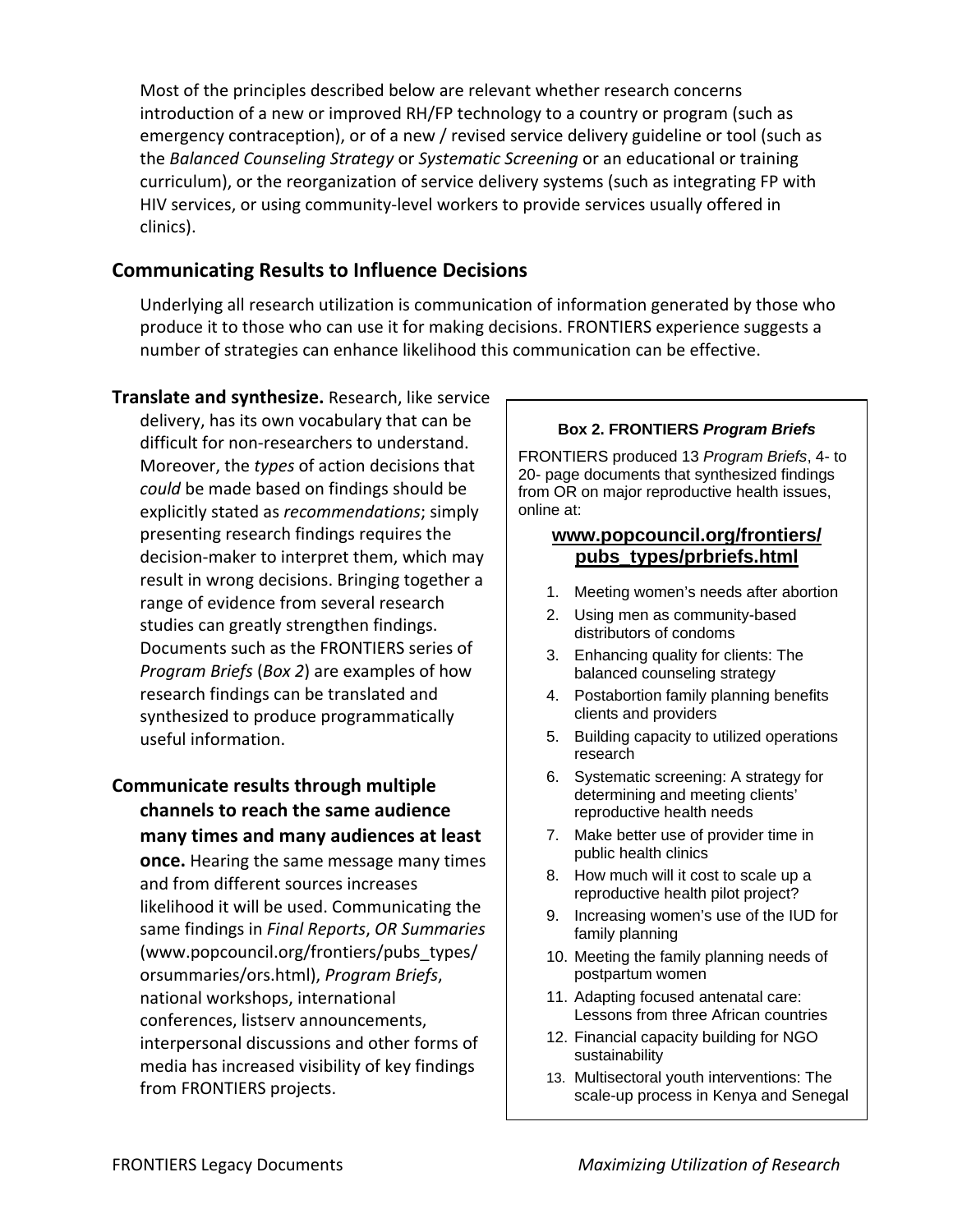**Share results with specialist 'mediator' organizations.** Recognizing the need for research‐ based evidence and difficulties faced by most researchers in effectively communicating programmatic messages from findings, a number of specialist organizations and projects now exist that can assist in communicating findings (Askew, Matthews, and Partridge 2006). Examples include the Population Reference Bureau, the Johns Hopkins Center for Communications Programs, and the "C‐Change" project, among others. A particularly useful mediator for RH/FP programming is the "Implementing Best Practices" initiative, coordinated by WHO (*Box 3*).

#### **Box 3. The IBP Initiative**

Initiated by WHO and USAID and with supported by numerous international agencies, the IBP Initiative seeks to improve access to evidence-based practices in reproductive health. The coalition supports country and regional conferences focused various issues, from identifying best practices on a specific topic to scaling up proven practices throughout the health care system. The IBP initiative has produced guidelines on the scale-up process, and also operates a "Knowledge Gateway" to circulation of documents on best practices and discussion of field experiences. The Knowledge Gateway offers community discussions on a range of topics, a community library, announcements, and a calendar of events. **www.ibpinitiative.org**

**Become a decision‐maker.** One extremely effective way to communicate findings is for researchers themselves to engage in decision‐making processes. Researchers can play extremely useful roles when serving on committees, steering groups, technical advisory groups, program design teams, etc. by bringing not only information from their own research but also a thorough understanding of literature around the topic.

**Managers also have a responsibility to seek out research‐based information.** The onus

on communicating research results is usually placed on those producing information. However, a decision‐maker has to want to use such information, must know how to find it, and should actively search for it. FRONTIERS addressed this issue in a number of ways, including developing a short course on OR specifically tailored for managers (*Box 4*),

engaging national decision‐makers in designing and implementing OR projects, supporting participation at research conferences, and soliciting their perspectives on research priorities.

#### **Box 4. OR for Managers**

This three-day course is one of several introductory courses on OR developed by FRONTIERS. The OR for Managers course is designed to educate managers of reproductive health and service provision programs on operations research and how to apply research findings to improve programs.

#### **www.popcouncil.org/frontiers/OR\_Course/index.htm**

Foreit and Khan 2008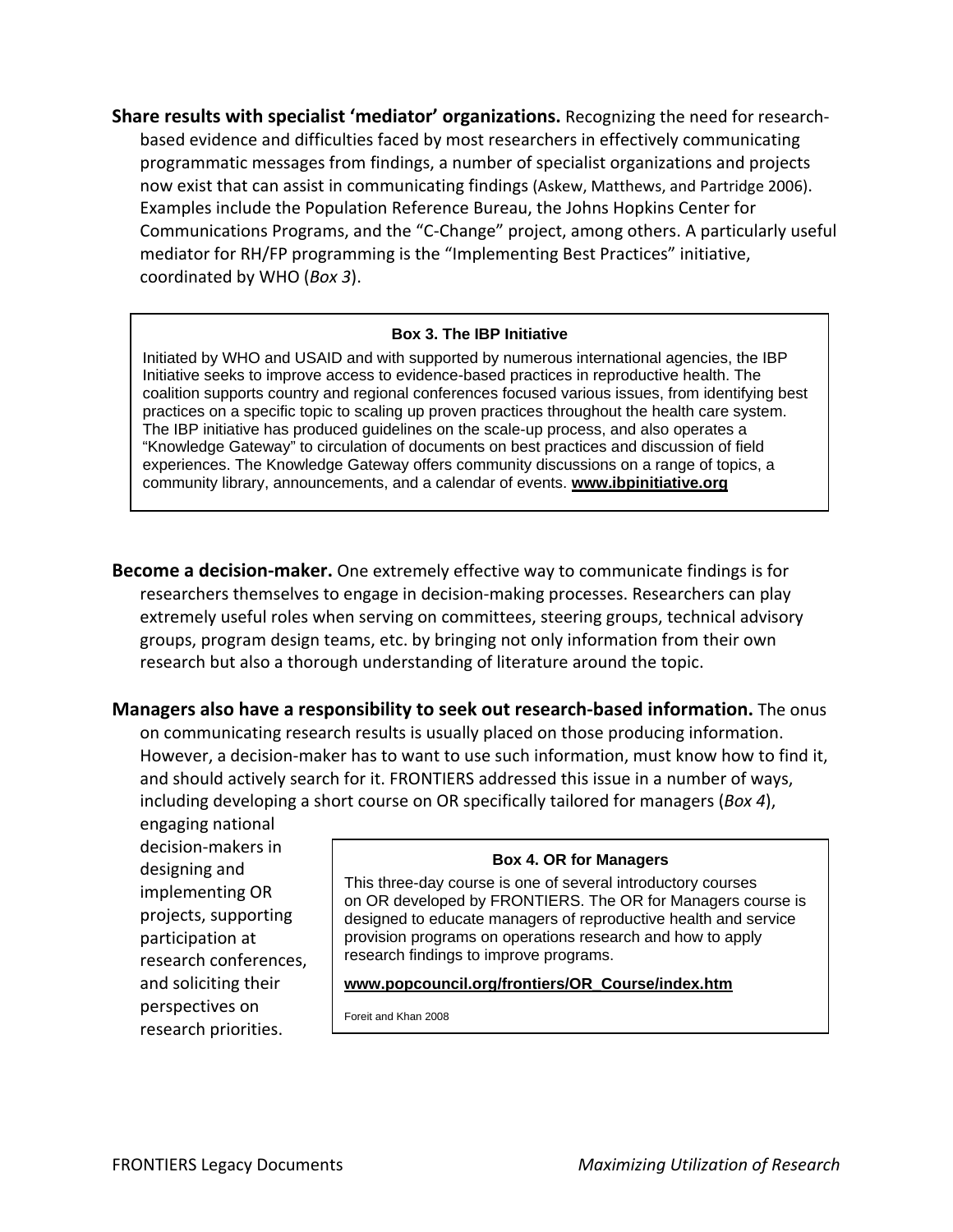# **Strategies for Increasing Research Utilization**

While it is both impossible and inappropriate to propose a standardized model for developing and implementing OR to maximize utilization, experience from almost 200 projects over 10 years has provided FRONTIERS with many examples of what does and does not work. This experience has been combined with WHO's and other partners' experiences in "Turning Research into Practice" (*Box 5*). FRONTIERS also collaborated with several UK‐ based DFID‐funded applied research groups, which provide another rich source of guidance on maximizing research utilization (Askew, Matthews, and Partridge 2006; Nath 2007). The MEASURE Evaluation Project's 'Data Demand and Information Use' initiative also offers a useful framework and several tools for ensuring research can inform program decision makers (Foreit et al. 2006). Some of the key strategies emerging from these reviews follow.

#### **Plan for utilization BEFORE starting research.**

Managers and researchers must consider long‐ term prospects for research before obtaining funding and even before writing research proposals. Planning needs to address several questions: Who will use the data? What decisions can be influenced? Can they commit themselves to making **and funding** changes needed?

## **Engage and work with data users and other stakeholders throughout research**

process. Involve those who will use the data (managers, clinicians, policymakers) in research design to find out what type of data would be most persuasive and effective. Give regular progress reports (in person and writing) and encourage managers to make site visits. Work with them to interpret draft results before finalizing the study so they can understand and identify programmatic implications.

#### **Undertake operations research in a favorable**

**context.** Valid measures of feasibility and effectiveness can only be achieved when an intervention is fully implemented. Thus it is preferable to select project sites from among those that are stable, functioning, and ready to deliver intervention.



#### **Box 5. TRIP Report: A framework for maximizing research utilization**

This report is the product of two international meetings in which researchers, policymakers, donors, and program managers developed guidance on increase the use of research findings in program development and monitor the incorporation of evidence-based practices within reproductive health programs.

**www.who.int/reproductivehealth/publications/trip/index.html**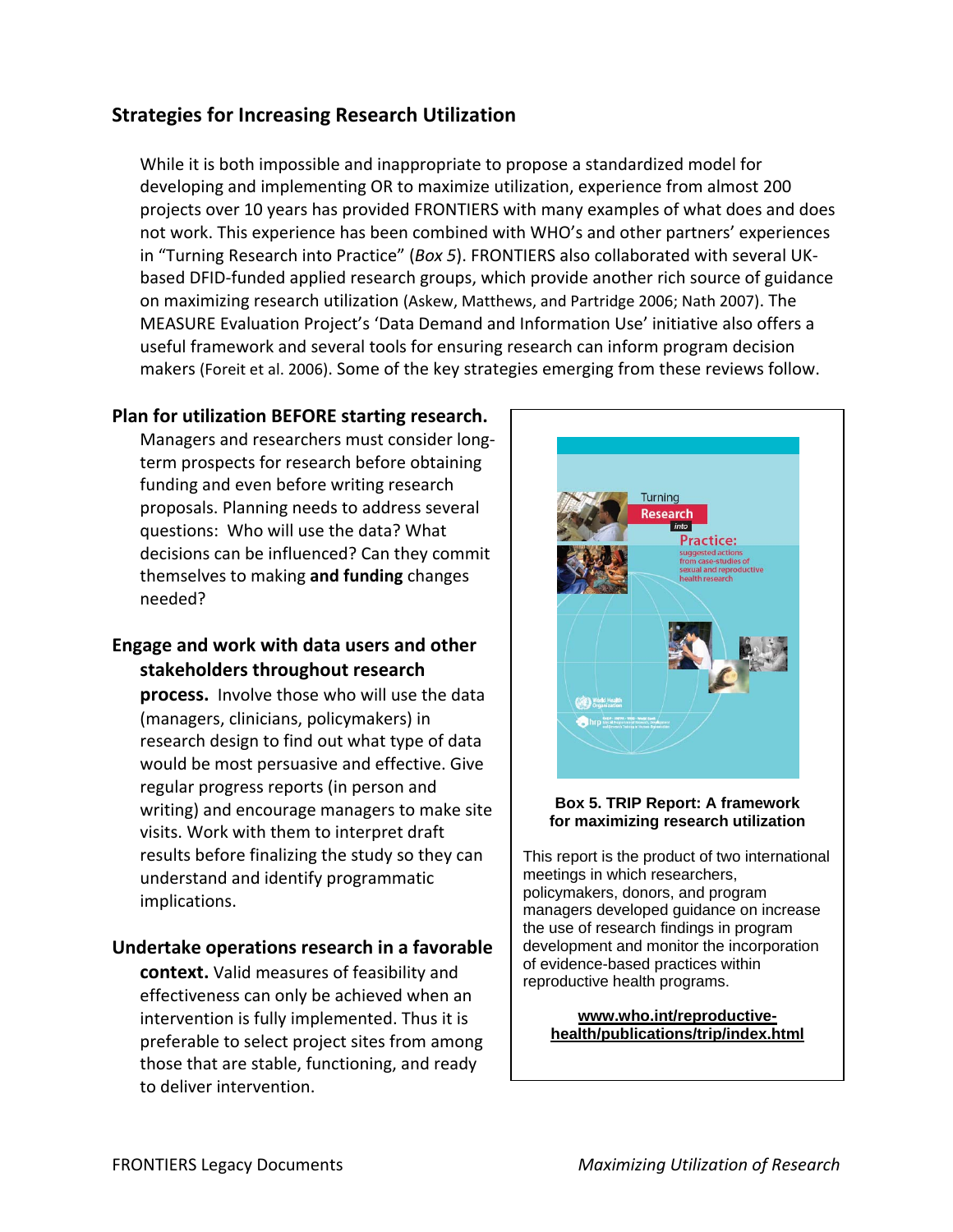- **Use the strongest research design and data collection methods possible.** Fully experimental designs are not always possible, but strong quasi‐experimental designs should be used wherever possible. Adhering to national and international ethical standards for research must be a priority, even if it compromises ideal study design. Be careful not to collect too much data; be guided by types of programmatic decisions you would like data to inform.
- **Analyze data quickly and prioritize results needed for decisions.** Keep initial analysis simple, yet appropriate. Involve decision-makers in data analysis and interpretation so findings can be translated into actionable statements or policies. Prioritize communication of findings to decision‐makers most likely to use findings and to communities participating in studies first.
- **Plan for, budget for, and include "utilization" phase within research process.** OR strengthening service delivery should not end with results dissemination to decision‐ makers; it is unreasonable to expect them to simply turn findings into action. Resources should be leveraged so those who undertook pilot project can provide technical assistance to help programs implement changes indicated by research findings.
- **Only recommend and advocate for service delivery changes if results really do demonstrate feasibility, effectiveness (and preferably cost‐effectiveness), and potential for institutionalization and scale‐up.** Research data can be misunderstood or misused—for example, to support particular viewpoints. Great care is needed to avoid recommending interventions be adopted when data does not really demonstrate convincing effectiveness, as well as approaches to service delivery being changed unless alternatives really are more effective or less costly.

# **Institutionalization of Proven Practices: Critical Step in Creating Conditions for Scaling Up Effective Interventions**

Technical assistance is not usually conceptualized as a "research" activity. However, after research has identified a promising practice, a follow‐on phase of technical assistance is an effective strategy for enhancing institutionalization of a new practice prior to full scale‐up. During this follow‐on phase, individuals or organizations who undertook the pilot project provide support to help the RH/FP program enact changes necessary to institutionalize the practice, so it becomes routine. Within FRONTIERS, this adaptation phase was organized as and termed a "creating conditions for scale-up" project. These projects lasted from six to 18 months depending on the adaptations needed, and could include activities such as reorganizing staff responsibilities and skills training in new procedures, revising training curricula, changing supervisory procedures, restructuring recordkeeping and reporting forms, and so on.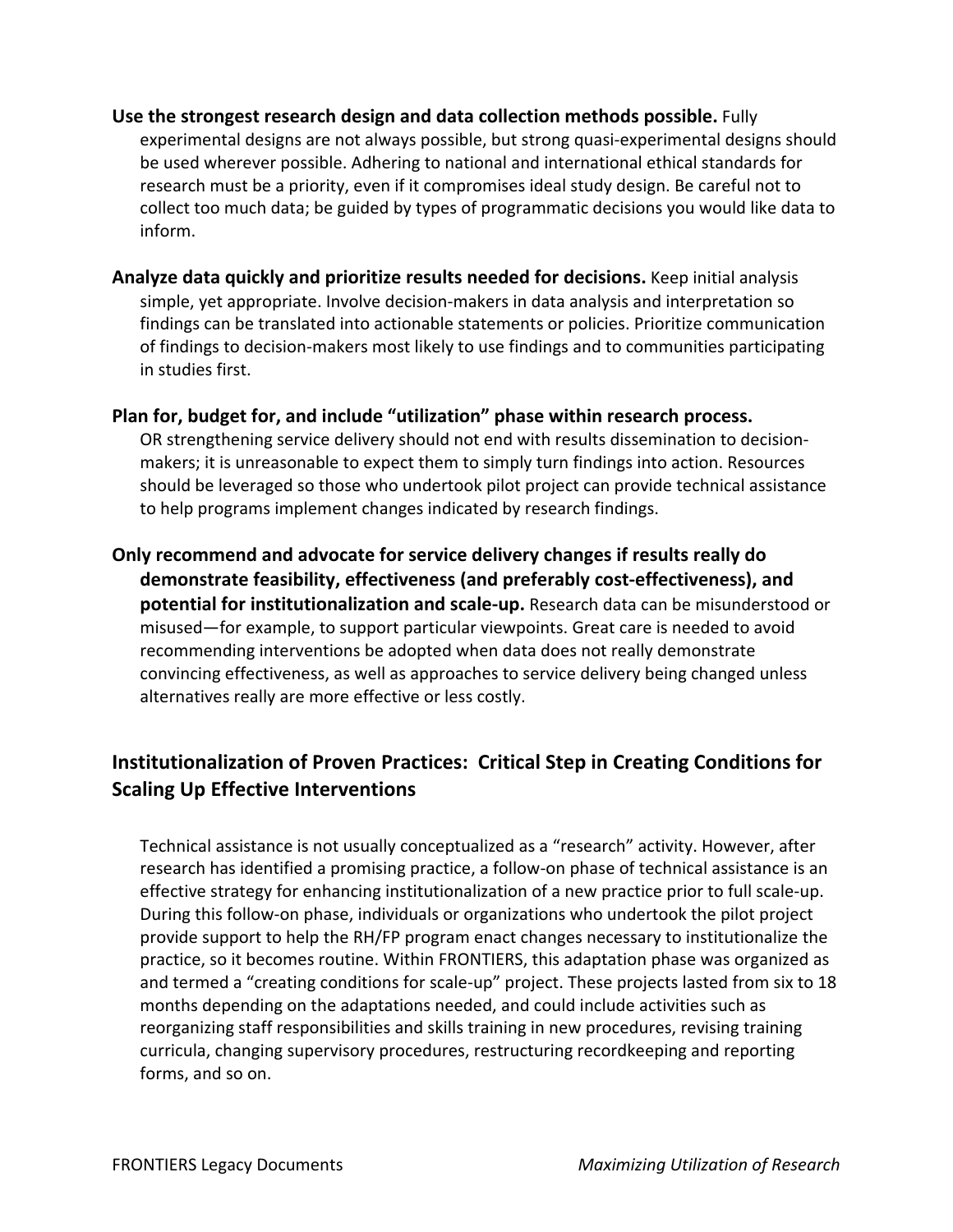To ensure interventions proven effective during pilot projects can be institutionalized into program routine operating procedures, "creating conditions" projects support expansion of procedures throughout all facilities in one or more districts – and usually district(s) in which the intervention was piloted. In most countries of Africa and South Asia, the district is the lowest level of health services administration; consequently, these projects provide technical assistance to staff of a district health management team (or its equivalent) by helping comprehensively institutionalize new or improved practices—that is, within district planning, budgeting, implementation, and reporting systems. Experience has shown this phase of limited scale‐up of proven practices demonstrates the intervention can be incorporated into and funded by existing health systems, institutionalized into routine procedures, implemented at scale, and funded by the health program.

This phase has proven critical for an RH/FP program to learn how to perform these functions before more widespread scale‐up can be undertaken. Examples of "creating conditions" projects include: a male RH services model in Bangladesh (Mannan et al. 2008); a Quality Assurance approach in Gujarat State, India (Khan et al. 2008); a model for involving men in maternity care in New Delhi, India (Varkey, Mishra, and Khan 2008); and community midwifery services in Western Province, Kenya (Mwangi and Warren 2008).

# **Scaling up best practices: Effectiveness, efficiency, and expansion**

There are many reasons why pilot projects showing how to effectively implement new and improved practices are not scaled up, including limited funding (availability for duration of research project only); lack of expectation by donor those implementing pilot project should scale up practices tested; and an assumption service delivery organizations are able to take research findings and scale them up in an RH/FP program. Introducing a "creating conditions" phase enables programs to move from providing services effectively to learning how to provide them efficiently, by adapting new practices to existing district-level systems. Scaling‐up from district level to regional or provincial, and then national levels, requires another phase: learning how to expand responsibility to institutionalize service delivery protocols throughout the service delivery program.

FRONTIERS experience with nationwide scale‐up of emergency contraception (EC) services in Bangladesh (Khan and Hossain Forthcoming) and of expanding an adolescent RH services in Kenya (Evelia et al. 2008; Joyce et al. 2008) provide two examples of ways in which programs have learned to expand implementation of interventions proven effective and efficient. Some general lessons emerging from these two experiences include:

- $\checkmark$  Ensuring the government ministry or ministries lead the process, not just in title but by designating key managers to make all relevant decisions;
- $\checkmark$  Convincing the government to commit funding to sustain new way of providing services, whether from internal commitments or negotiations with development partners;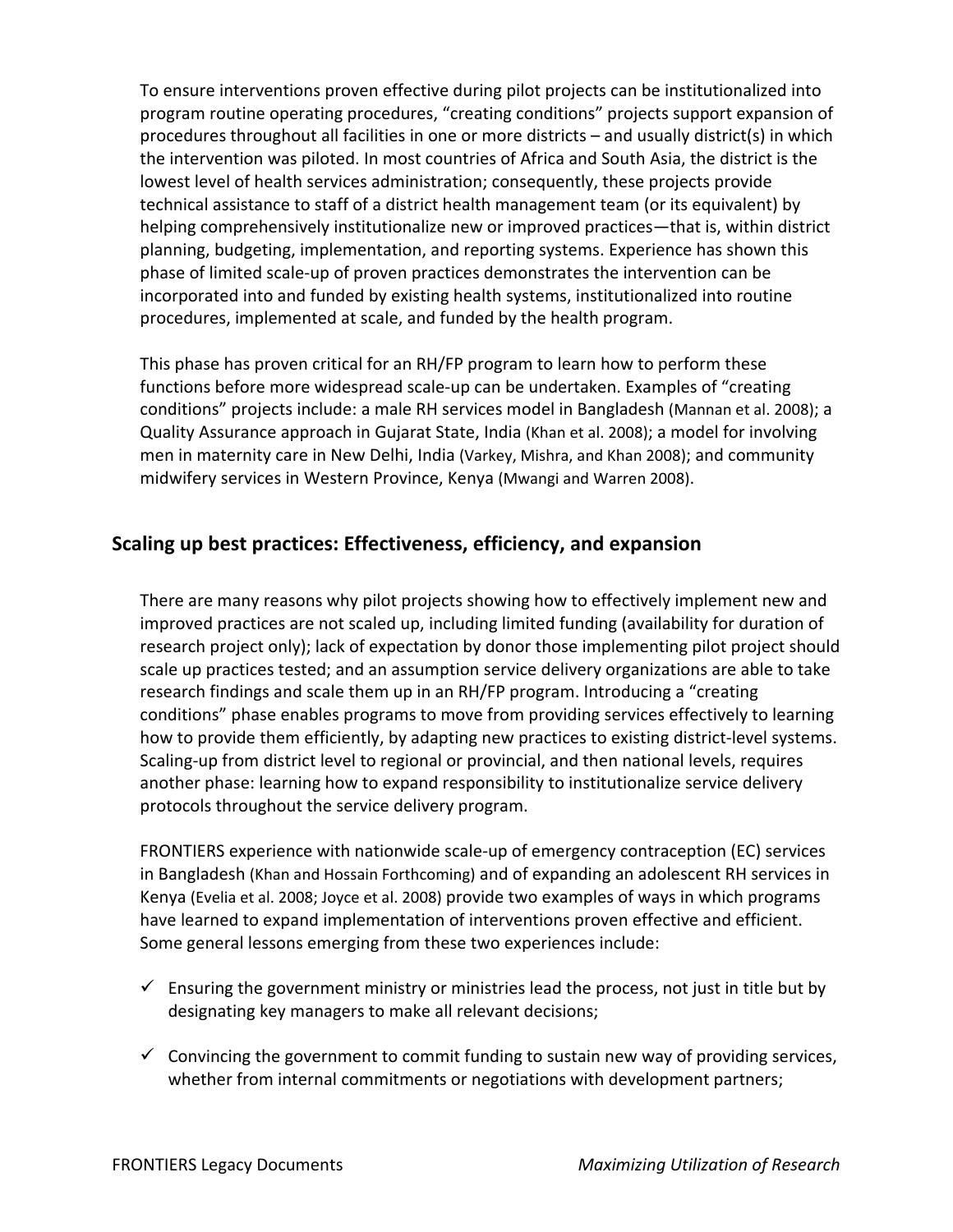- $\checkmark$  Engaging a wide range of national and international stakeholders to appear not to advocate for one organization's interests;
- $\checkmark$  Supporting policy and systems reviews and revisions facilitating nationwide implementation of new services and procedures;
- $\checkmark$  Creating a training cascade through training of trainers at several levels to minimize resources needed.

An important lesson, for both those con‐ ducting a pilot project and for those responsible for scale‐up, is testing and imple‐ menting only interventions a national program can afford to scale up. There is no point in pilot‐testing interventions not affordable at scale. When designing a pilot project, planners should attempt to estimate costs of scaling up before embarking on 'creating conditions' and 'expansion' phases. In so doing, waste associated with piloting unsustainable



Guidance for adapting and modifying cost information obtained from a pilot project to estimate scale-up costs is provided in FRONTIERS *Program Brief* no. 8 (Janowitz, Bratt, Homan, and Foreit 2007). The brief shows why the costs of a pilot project alone are not sufficient to predict costs of scale-up, and gives examples of how costs are influenced by factors like economies and diseconomies of scale, resource substitution, and intervention modification.

interventions can be avoided. Affordable interventions may produce less spectacular results during the pilot phase, but being able to scale up more modest, affordable interventions will make larger health impacts than small‐scale projects yielding large health benefits but only in intensively‐resourced pilot projects –so‐called 'boutique' projects.

# **Replicating Successful Interventions**

An intervention that is proven effective and efficient in one setting can be attractive to programs in other countries. An effective strategy to facilitate replication is to hold a workshop or conference, attended by policymakers and program managers from several countries in a region, at which practical guidance in introducing and scaling‐up a proven best practice is provided by those responsible for successfully piloting the intervention. FRONTIERS used this strategy to replicate several of the interventions initially tested through OR projects.

In 2002 FRONTIERS joined a consortium of international organizations in Senegal to convene a regional conference that advocated for increasing access to and strengthening quality of postabortion care (PAC) services (Postabortion Care (PAC) Initiative for Francophone Africa Committee 2004) (*Box 6*). Two key presentations were the experiences of Senegal and Burkina Faso in developing and testing PAC interventions through OR projects (Askew 2006).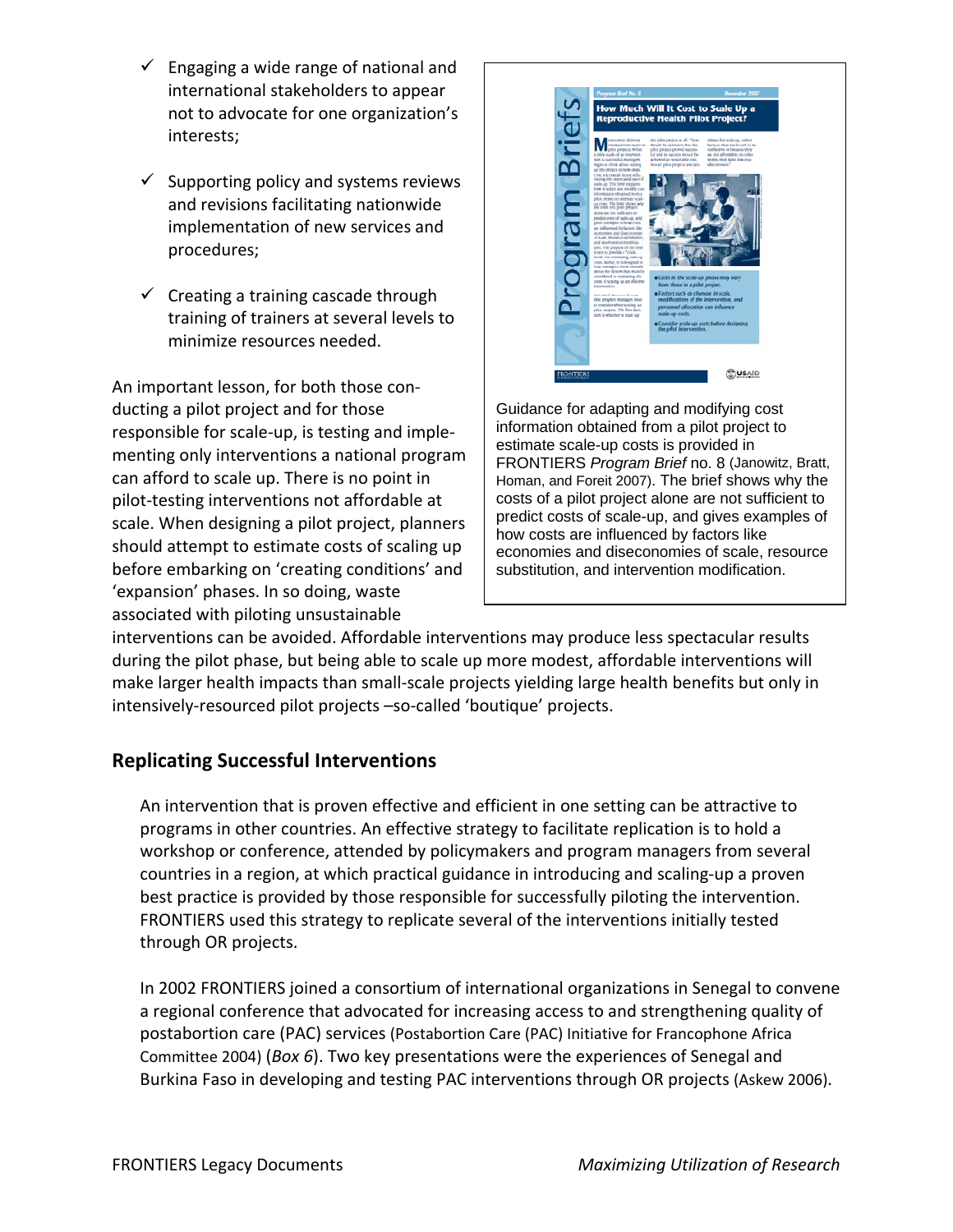These systematically documented pilot projects formed the basis of the model developed for introducing PAC services in other countries in the region. An analysis of the experiences of introducing PAC into four other countries (Guinea, Mali, Niger and Togo) and of scaling up the pilot experiences in Burkina Faso and Senegal by the *Centre de Formation et de Recherche en Santé de la Reproduction* (Center for Training in Reproductive Health Research or CEFOREP) describes the processes followed in the region (*see box*).

FRONTIERS used this strategy to replicate introduction of a gender accreditation tool developed and scaled‐up in Bolivia (Palenque et al. 2004; Palenque, Riveros‐Hamel, and Vernon 2007). In June 2007 a workshop in Costa Rica trained 31 participants in the strategy from Ministries of

#### **Box 6. Replicating PAC in West Africa**

In this model emphasis was placed on identification of national champions, advocacy to gain support for PAC services, need for an initially vertical program, a pilot phase using an operations research approach, and training of trainers. During this six country assessment, these elements were highlighted as key determinants by national stakeholders. In particular, the role of an initial OR study and utilization of findings and leadership of university professors as facilitating factors for PAC introduction was highly influential. The assessment identified 22 programmatic recommendations for guiding replication of this PAC model. Dieng et al. 2008

Health, Social Security Institutes, multilateral organizations and several NGOs in Bolivia, Peru, Ecuador, Dominican Republic, El Salvador, Honduras, Guatemala, and Costa Rica. Subsequently, technical assistance was provided to organizations in El Salvador, Honduras and Peru to support introduction of the tool (Riveros-Hamel, Martin, and Vernon 2008).

The same strategy has also been used recently in collaboration with WHO's Africa Regional Bureau for replicating a multisectoral adolescent RH model in several African countries (Burkina Faso, Ghana, Kenya, Mauritania, Mozambique, Namibia, Senegal, Tanzania, and Zimbabwe) (Diop and Diagne 2008), and for enhancing postpartum/postabortion family planning services in the Arab region (Egypt, Jordan, Sudan, and Yemen) (FRONTIERS 2008).

## **Evaluating OR Utilization**

As with service delivery projects, evaluating operations research activities has many benefits:

- $\checkmark$  Increasing recognition of value of evidence-based policy making and services programming;
- $\checkmark$  Demonstrating to funder research is "making a difference" and is therefore a worthwhile investment;
- $\checkmark$  Justifies allocation of resources and prioritizes future allocations;
- $\checkmark$  Focuses researcher attention on utilization and application of research findings;
- $\checkmark$  Helps improve design and implementation of research, thereby increasing likelihood of producing results than can be utilized.